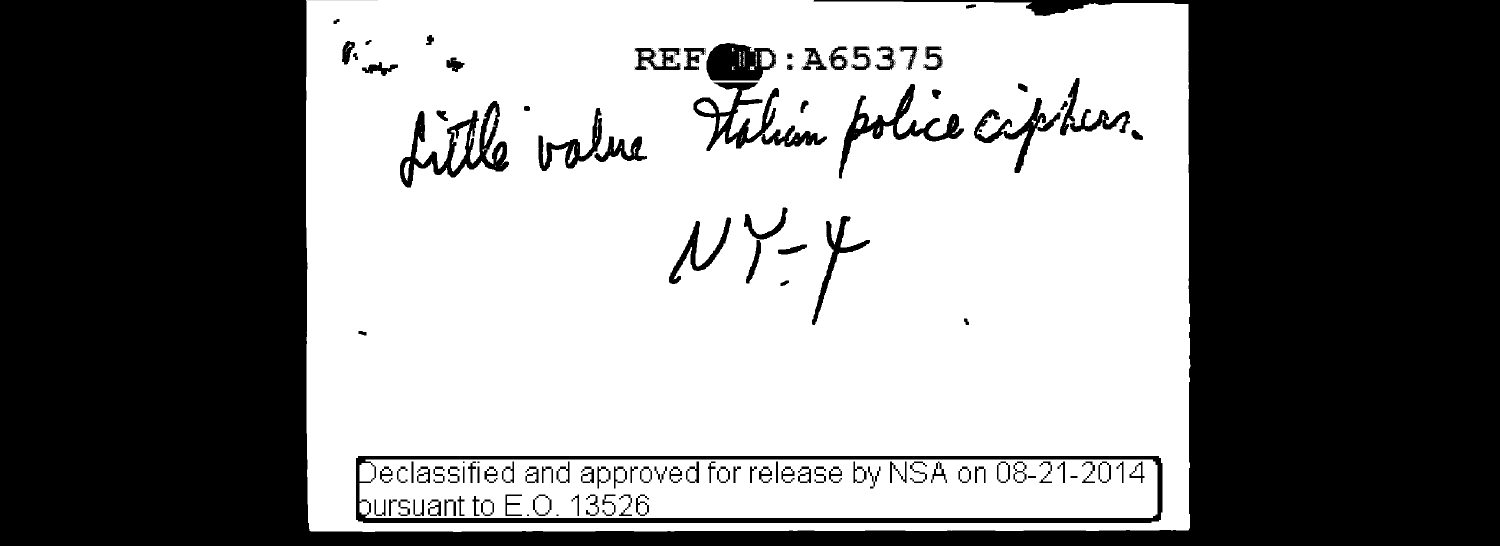CSDIC(AIN)/Y 16 **REF ID: A65375** 

**Copy No:-**

## FIRST DETAILED INTERROGATION OF DOSI Ciuseppe

**Runotion** : Employed till Annistice as "Commissario" in Italian Police

Interrogated : CSDIC(Main), CMF, 21 Nov 44

Subject of Report : Ministry of Interior Cipher Office: Police Cryptography.

# PREAKBLE

يوسمي

 $\mathcal{G}^{(2)}$ 

Source has been employed in the Italian Police since before the Fascist era, and is well informed on the types of communications and cipher work in the Ministry of the Interior and the various divisions of the Police such as the Pubblica Sicurezza and OVRA. He is, however, apt to orbrorder on his statements, and appears anxious wherever possible to show himself as an expert. Reliability : Fair

#### $2<sub>0</sub>$ CIPHER OFFICE OF MINISTRY OF INTERIOR

Note : According to Scuree working methods of this office have not changed since the pre-Fascist era.

#### (a) Outgoing and incoming telegrams

All telegrams to and from the Ministry of the Interior are dealt with by the Cipher Office ("Ufficio Cifra"), which deciphers and distributes incoming, and enciphers and despatches outgoing telegrams. The office also makes copies of all telegrams and distributes them to departments and sections concerned. This applies even to messages from private persons to kinistry officials. One extra copy of each telegram is made, on a special form, and kept in the Cipher Office files.

All messages are sent from the Ministry's telegraph office.<br>Gradings are "Urgent" (Urgente), "Absolute priority" (Procedenza Assoluta), and "Priority over all Priorities" (Precedenza sopra tutte le precedenze).

Important telegrams were sometimes prefixed with the phrase "Decifri da se" (to be deciphered by addressee), to ensure that the message was<br>deciphered by the head of the office to which it was addressed.

 $(b)$ Types of codes in use

Source knew of the following:

i) Five-figure codes, with encipher and decipher book. Each five-figure group stands for a clear phrase, word, letter or figure.

ii) One-book five-figure codes, on same lines as above.

111) "Paginated" five-figure codes, each page being indicated by a three digit group, and inside the page nirety-nine (99) two-digit code-groups proper standing for clear phrases, words or letters. The page-indicator three-digit groups can be in ascending or descunding nurerical order, or chosen at random and intted, and they are marked on the pages in ink (or pencil) and altered periodically by order of the Ministry Cipher Office.

iv) Recipher systems have been introduced during the last few years. Subtractor (or addition groups)-tables have been introduced, of the "sealedtables" type ("a pagine chiuse"). Circulars notify the use of and keys to these recipher systems. (Note : the FANO type is an example).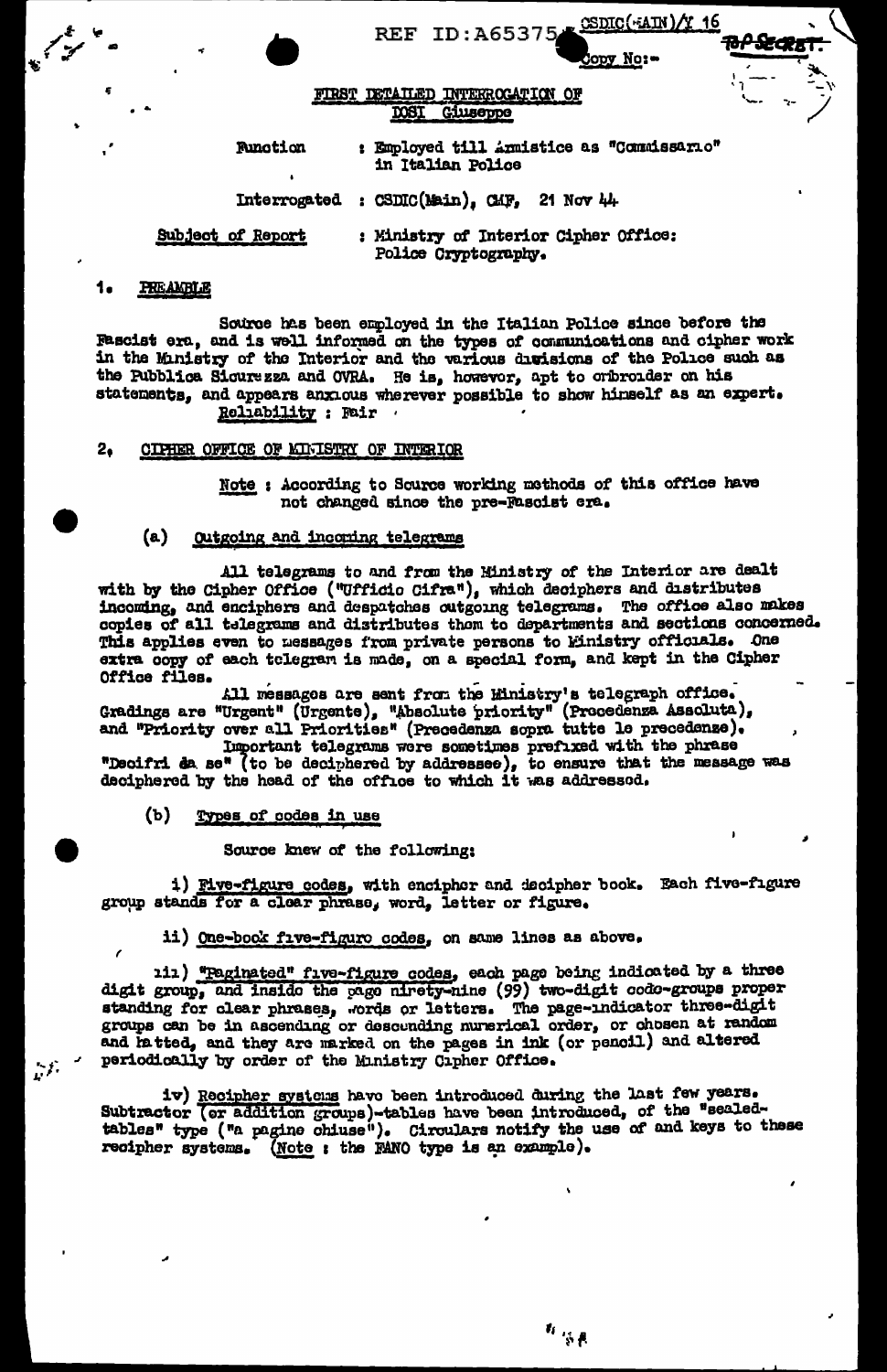TOP SECRET

<u>csdic(main)/y 16</u>

### $(a)$ Distribution of Ministry of Interior codes

All Embassies and Legations and the most important consulates are in possession of at least one Ministry of Interior code.

Police Prefectures were also in possession of one of these codes, as were Inspectors General of the OVRA ("Ispettori generali capi-zona"). These last communicated direct with the Ministry of Interior Cipher Office, to avoid sending messages through Prefectures, etc. Their telegrams were proceded by the number 500 in addition to the number of the message, which indicated that they contained matter of interest to the political police. (Note : the political police (Polizia Politica) has never had its own codes or ciphers).

Main CC.RR HQs and all CC.RR commands under an officer are also issued with Ministry of Interior codes.

Lastly, Prefects, Inspectors General of the Ministry, and cipher offices ("Uffici or Gabinetti Cıfra") of other ministries are also given at least one Ministry of Interior code. Prefects have a code of greater security value than other types, and Inspectors General are each issued with a code (or cipher) whose enciphering key is used only by himself and the Ministry of Interior Cipher Office.

#### 3. POLICE AND MINISTRY OF INTERIOR CRYPTOGRAPHY

Cryptographic work for the Political Police (and Pubblica Sicurezza) was done by the Inspector General of the Pubblica Sicurezza, Umberto ELLERO, who appears to have been an expert on Police Photography, Graphology and Cryptography. He continued to do work for the Ministry of the Interior, assisted by his son, even after his retirement. According to Source both have died.

Crypto work appears to have been limited to messages written in code or cipher by "communists", and sometimes by "foreigners" (Note : probably foreign agents). Source states that ciphers used to be captured when illegal hide-outs were raided, or when incriminated persons were arrested, thus leading to confiscation of all material belonging to them.

Source states that at the moment NO cryptographer is employed by the Ministry of the Interior.

C.S.D.I.C. (Main),  $C.M.F.$ 27 Nov 44.

**Bryth** 

Hitcheryord Major H.T. SHERGOLD, Major, I.O. Army Section. CSDIC(Main), CMF.